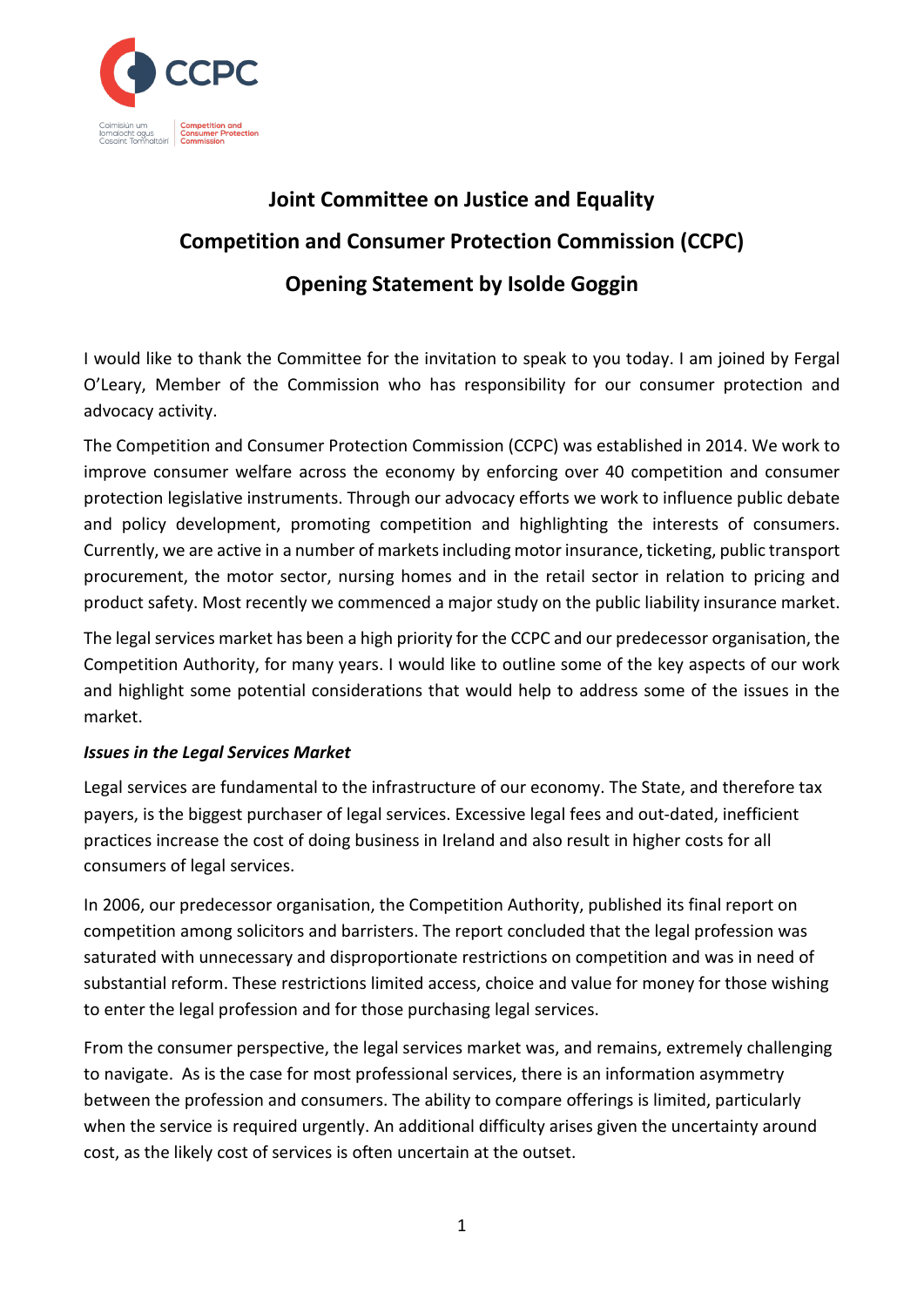

## *Reform*

One of the challenging features of the legal services system is that it is characterised by well organised groups of professionals who have been effective at influencing the nature and pace of reform efforts. Since our 2006 report and recommendations, a number of important developments have taken place including the establishment of the Legal Services Regulatory Authority and recently, the Legal Costs Adjudicator. However, as is widely acknowledged the pace of reform has been slow and there is a lot more work to be done.

The cost of legal services is a critical concern for anyone who has to engage the services of either a barrister or a solicitor – including the State. An assessment of whether costs have increased, or are high, can only be made on the basis of accurate industry data. In most markets, a sectoral regulator is best placed to gather such data. The CCPC is of the opinion that the LSRA should promote public awareness and disseminate information to the public in respect of the cost of legal services.

The CCPC believes that action is also required in the area of education and training of legal practitioners to enhance consumer choice and competition between legal practitioners. Existing monopolies on the provision of legal education and training held by the Honourable Society of Kings' Inns and the Law Society of Ireland should be brought to an end and replaced by a system of regulated standards for education, overseen by the LSRA. The opening up of these markets would enhance the quality and standards of legal services education whilst encouraging the emergence of competing providers. There is also scope to reduce the barriers to entry to the legal professions. There are unnecessary costs and duplication in education encountered by new entrants and those switching between the professions. Competition in legal services education would not only address issues in terms of access and choice, but would also contribute to bringing down costs.

Specifically, in relation to consumer access to redress, and in the context of the types of issues we deal with day to day through our consumer helpline, currently in Ireland, consumers can seek redress through the Small Claims Procedure and through a small number of Alternative Dispute Resolution processes (ADR). However, there are challenges to both with low engagement levels with the ADR process and the limit for claims that can be brought by consumers through the Small Claims Procedure is currently  $\epsilon$ 2,000. We have in the past and continue to suggest that consideration should be given to increasing the Small Claims value so that consumers can seek their own redress for higher value products and services. For example, the European Small Claims Procedure, which allows for a claim to be made in civil or commercial matters against a trader based in another Member State, had its limit increased to €5,000 in 2017. A further significant future development in this area is in the field of collective redress. We note that in November EU Member States agreed on a position which would make it possible for consumers across the EU to go to court as a group, when a trader has harmed them, which is a positive move for consumers.